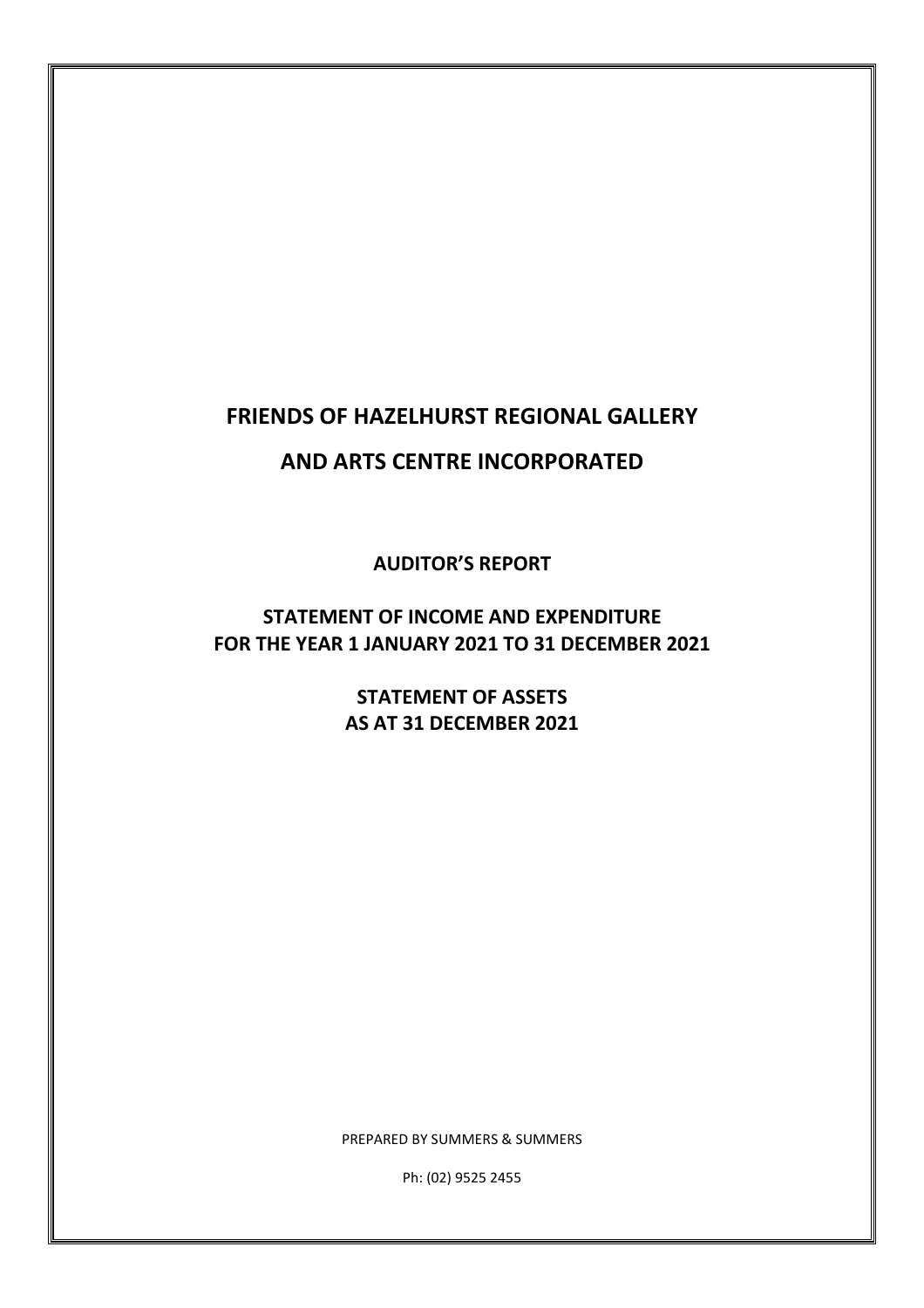## **Friends of Hazelhurst Regional Gallery and Arts Centre Incorporated**

#### **Statement of Assets As at 31 December 2021**

|                                                 |     | 2021      | 2020        |
|-------------------------------------------------|-----|-----------|-------------|
| <b>Assets</b>                                   |     |           | \$          |
| Cash at Bank - St George Business               | \$  | 3,338.92  | 10,816.01   |
| Term Deposit No 1 (#40401)                      | \$  | 13,057.54 | 12,921.86   |
| Term Deposit No 2 (#85641)                      | \$  |           | 7,140.09    |
| Term Deposit No 3 (#15348)                      | \$  | 54,731.80 | 54,409.56   |
| Petty Cash                                      |     |           |             |
| <b>Total Assets</b>                             | Ś   | 71,128.26 | 85,287.52   |
| Represented by: -                               |     |           |             |
| <b>Accumulated Funds</b>                        |     |           |             |
| <b>Accumulated Funds 1 January</b>              | \$  | 85,287.52 | 91,043.83   |
| Surplus (Deficiency of Income over Expenditure) | -\$ | 14,159.26 | $-5,756.31$ |
| <b>Accumulated Funds 31 December</b>            | \$  | 71,128.26 | 85,287.52   |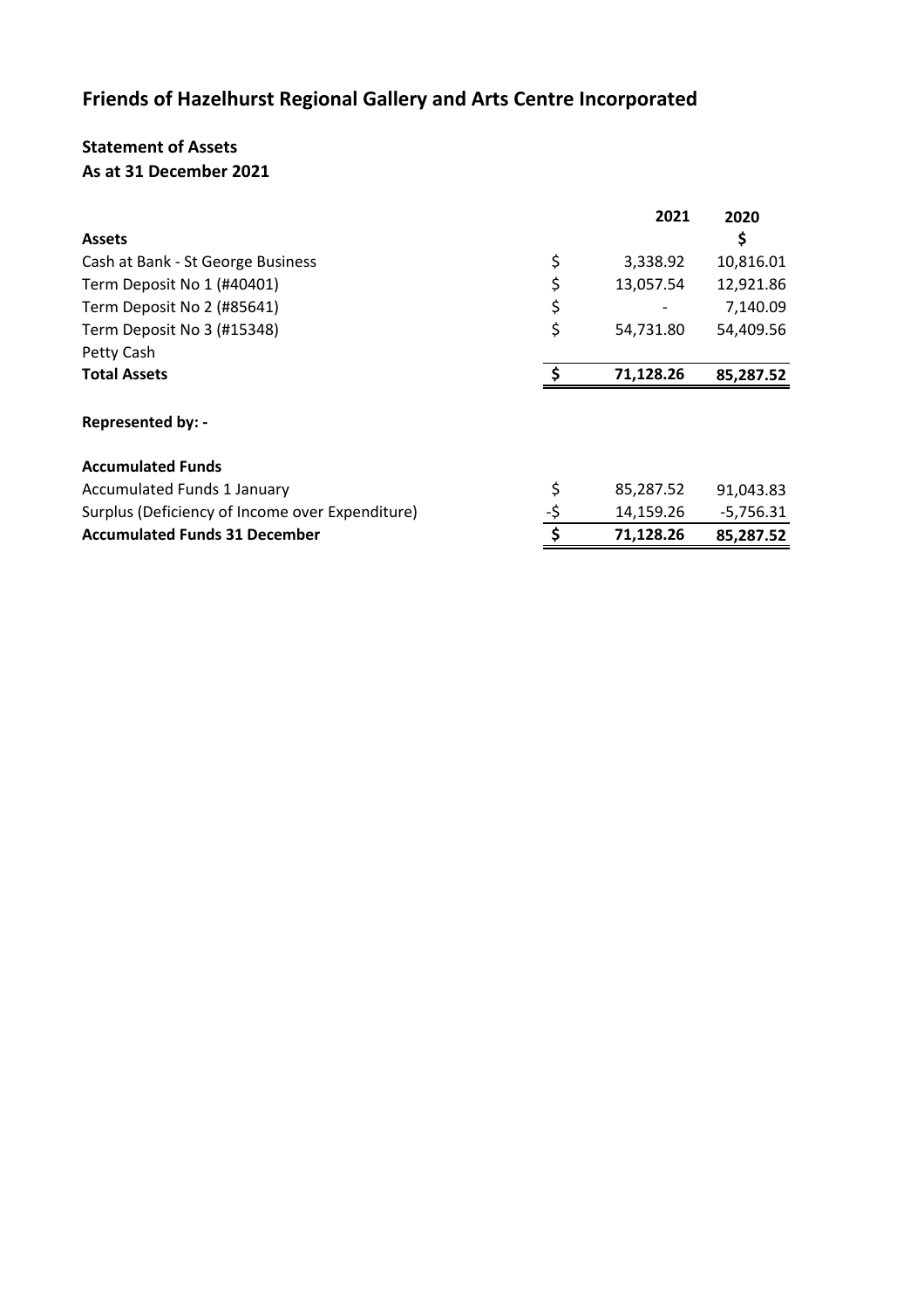## **Friends of Hazelhurst Regional Gallery and Arts Centre Incorporated**

### **Statement of Income and Expenditure For the year ended 31 December 2021**

|                                  |                    | 2021      | 2020      |  |
|----------------------------------|--------------------|-----------|-----------|--|
| Income<br>Artztalks              |                    |           | \$        |  |
|                                  | \$                 |           | 445.00    |  |
| <b>Bus Trips</b>                 |                    | 3,057.50  | 0.00      |  |
| Interest from Term Account No 1  | \$<br>\$           |           | 289.70    |  |
| Interest from Term Account No 2  |                    |           | 64.41     |  |
| Interest from Term Account No 3  |                    |           | 491.03    |  |
| Interest Received-Account #348   |                    | 322.24    | 0.00      |  |
| Interest Received - Account #401 |                    | 135.68    | 0.00      |  |
| Interest Received - Account #641 |                    | 27.83     | 0.00      |  |
| <b>Membership Family</b>         |                    | 825.00    | 770.00    |  |
| Membership Group                 |                    | 100.00    | 100.00    |  |
| Membership Single                |                    | 12,898.50 | 8,490.00  |  |
| <b>Membership Student</b>        |                    | 255.00    | 435.00    |  |
| <b>Memorial Bricks</b>           |                    |           | 120.00    |  |
| Merchandise                      |                    | 325.00    | 0.00      |  |
| Raffles                          |                    | 1,620.00  | 440.25    |  |
| <b>SS Council Remittance</b>     |                    |           | 230.00    |  |
| Square Au Pty Ltd                |                    | 2,885.11  | 29.34     |  |
| Sundry Income                    |                    |           | 3,530.00  |  |
| Wall of Art                      | そうさくさいこう こうこう こうこう |           | 20.00     |  |
| <b>Total Income</b>              |                    | 22,451.86 | 15,454.73 |  |
| <b>Expenditure</b>               |                    |           |           |  |
| <b>Accountancy &amp; Audit</b>   | \$                 | 792.00    | 1,254.50  |  |
| <b>Accounting Subscriptions</b>  |                    | 550.00    | 550.00    |  |
| Awards                           |                    | 1,000.00  | 1,000.00  |  |
| <b>Bank Charges</b>              | やなみ                | 147.06    | 146.65    |  |
| <b>Bus Trips</b>                 |                    | 1,880.00  | 0.00      |  |
| Catering                         |                    | 580.99    | 372.44    |  |
| <b>Dropbox</b>                   |                    | 630.00    |           |  |
| <b>Email Accounts</b>            | ぐぐら ぐっか こうか        | 827.74    | 890.64    |  |
| Insurance                        |                    | 1,146.39  | 1,146.39  |  |
| <b>Memorial Bricks</b>           |                    | 60.00     | 120.00    |  |
| Membership Manager & Data Base   |                    | 1,306.80  | 2,960.10  |  |
| Newsletter                       |                    | 2,211.00  | 6,929.00  |  |
| Postage                          |                    | 3,390.03  | 1,282.32  |  |
| Printing                         |                    | 4,061.20  | 88.00     |  |
| Petty Cash                       |                    | 95.00     | 130.00    |  |
| Purchases Hazelhurst Cottage     |                    | 14,369.00 | 0.00      |  |
| <b>Registration Fair Trading</b> |                    |           | 47.00     |  |
| Square Au Pty Ltd                | \$                 | 270.00    | 30.00     |  |
| Subscriptions                    | \$                 | 76.41     | 0.00      |  |
| <b>Sundry Expenses</b>           | \$                 | 2,535.00  | 4,264.00  |  |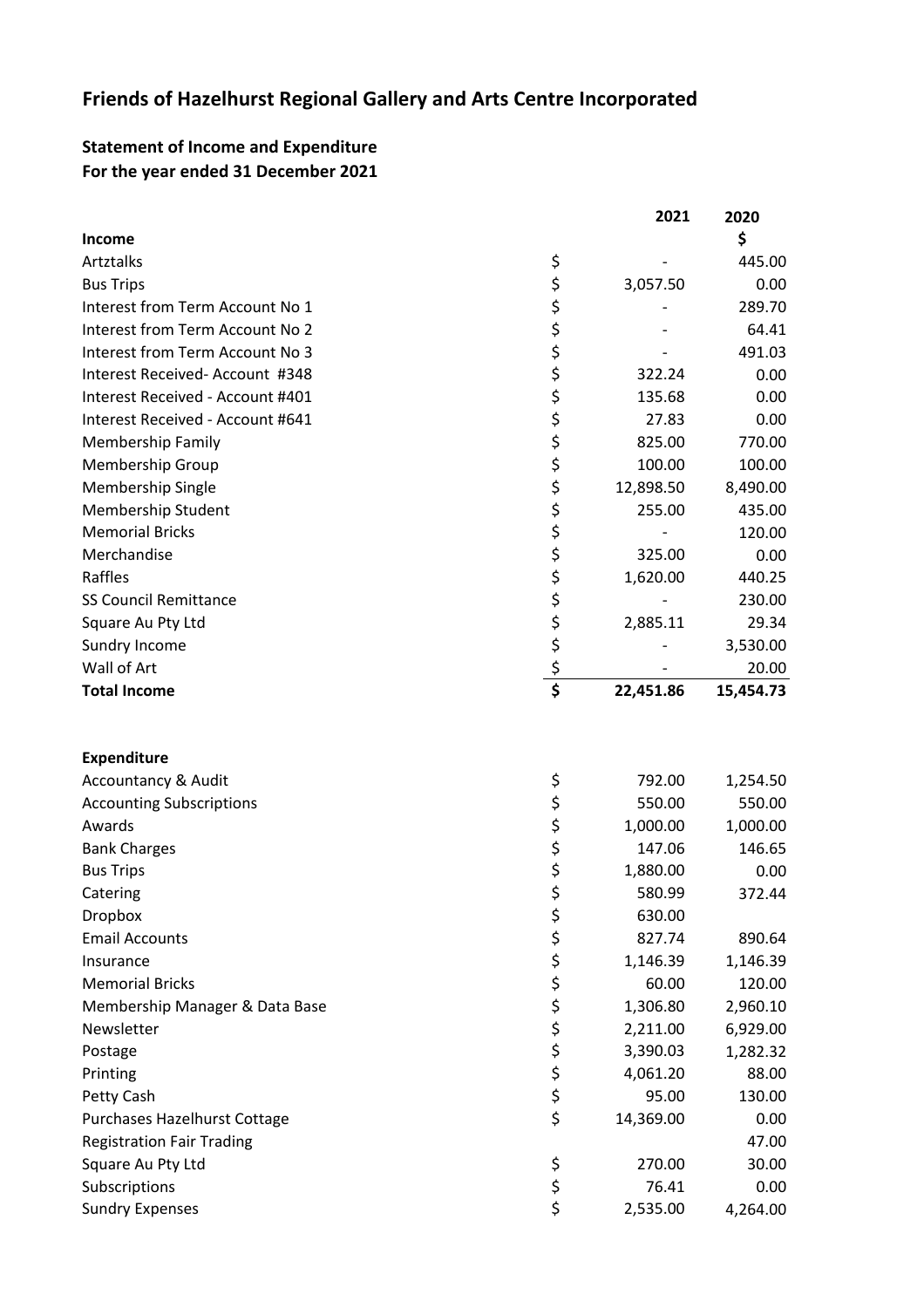| Ticket Entry Purchases                                 |    | 682.50    | 0.00      |
|--------------------------------------------------------|----|-----------|-----------|
| <b>Total Expenditure</b>                               |    | 36.611.12 | 21.211.04 |
| <b>Surplus (Deficiency) of Income over Expenditure</b> | -S | 14,159.26 | -5,756.31 |